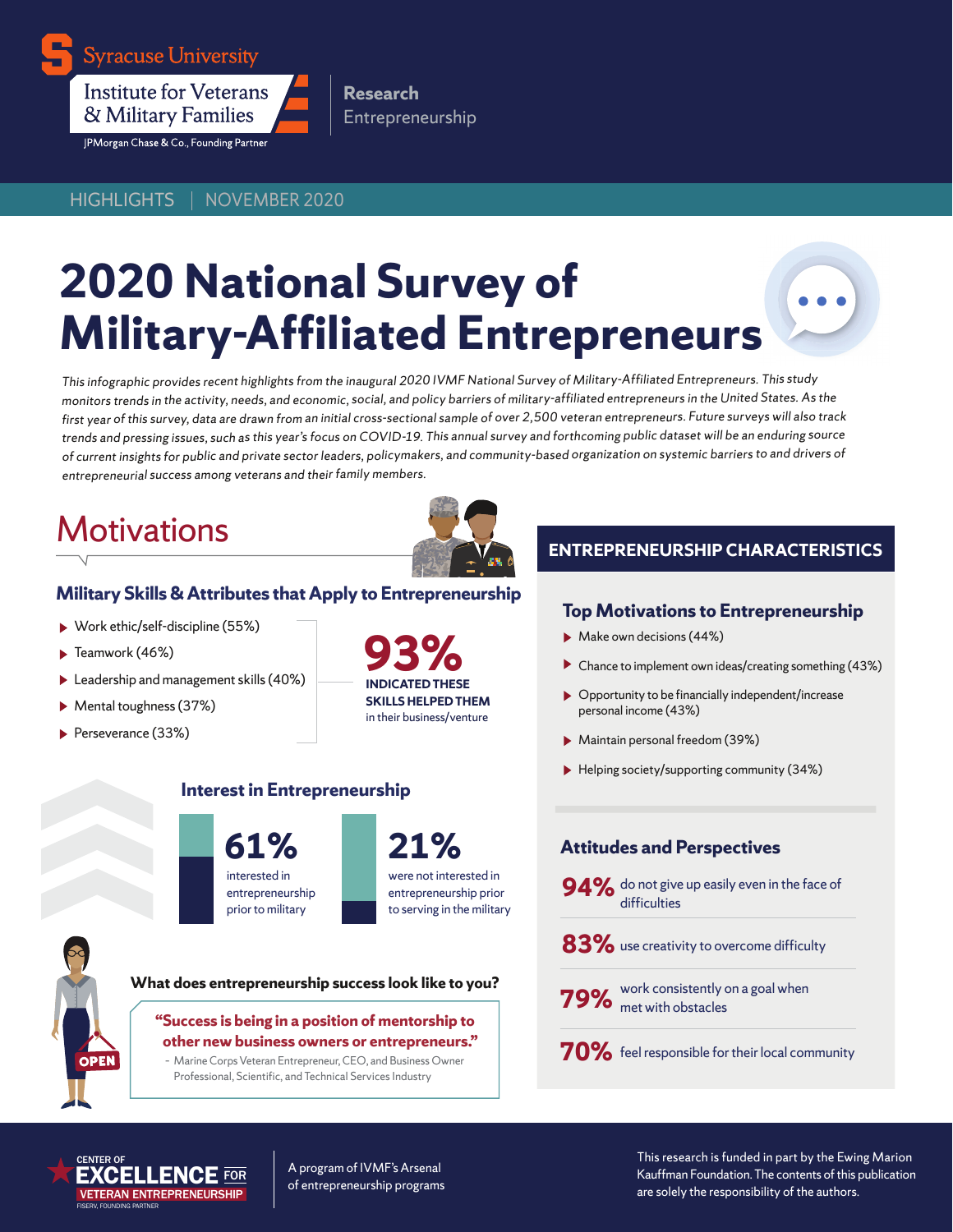## Barriers to Entrepreneurship

## **Top Problems or Barriers in Pursuing or Achieving Business Goals**

#### **42%** Lack of Q initial  $\odot$ capital

## **29%** Problems finding good employees/

contracted personnel Irregular income **24%** Current economic situation **23%**

Lack of mentors for my business

## **22% 21%** Taxes & legal fees



Lack of experience in entrepreneurship or business ownership

### **Transition Difficulty and Key Challenges**



**44%** HAD DIFFICULTY WITH THE TRANSITION

- **53% indicated that they needed time to figure out what to do in their civilian life**
- **41% indicated that adjusting to civilian life was difficult**

**40%**

**32%**

## **Top Transitional Challenges for Veteran Entrepreneurs**

- Getting socialized to civilian culture (35%)
- Loss of connection with military community (31%)
- Loss of sense of purpose/camaraderie (30%)

## **MAJOR FACTORS that Impact Starting a Business**

### **PEOPLE & SOCIAL CAPITAL**

#### LACKED THE FOLLOWING:

Formal help to start business

Experience or exposure to someone who has run a business



#### **EXPERIENCE/KNOWLEDGE**

## DIDN'T KNOW THE FOLLOWING: Practical details to start a firm. **27%**





## **Financial Related Barriers**



## **People & Social Capital Barriers**



business incubator/ nonprofit that helps business owners

#### **REPORTED THAT THE CERTIFICATION PROCESS IS DIFFICULT Regulation Barriers 55%**

28% reported difficulty obtaining the necessary licenses to operate business

19% reported difficulty registering your company with e-verify

**Disability Related Barriers**  OF THOSE WITH A SERVICE-CONNECTED DISABILITY



**56%** DO NOT FEEL SUPPORTED BY THE MEDICAL AND DISABILIT **THE MEDICAL AND DISABILITY SERVICE PROVIDERS**

28% INDICATED THAT IT CREATES OBSTACLE IN BUSINESS OWNERSHIP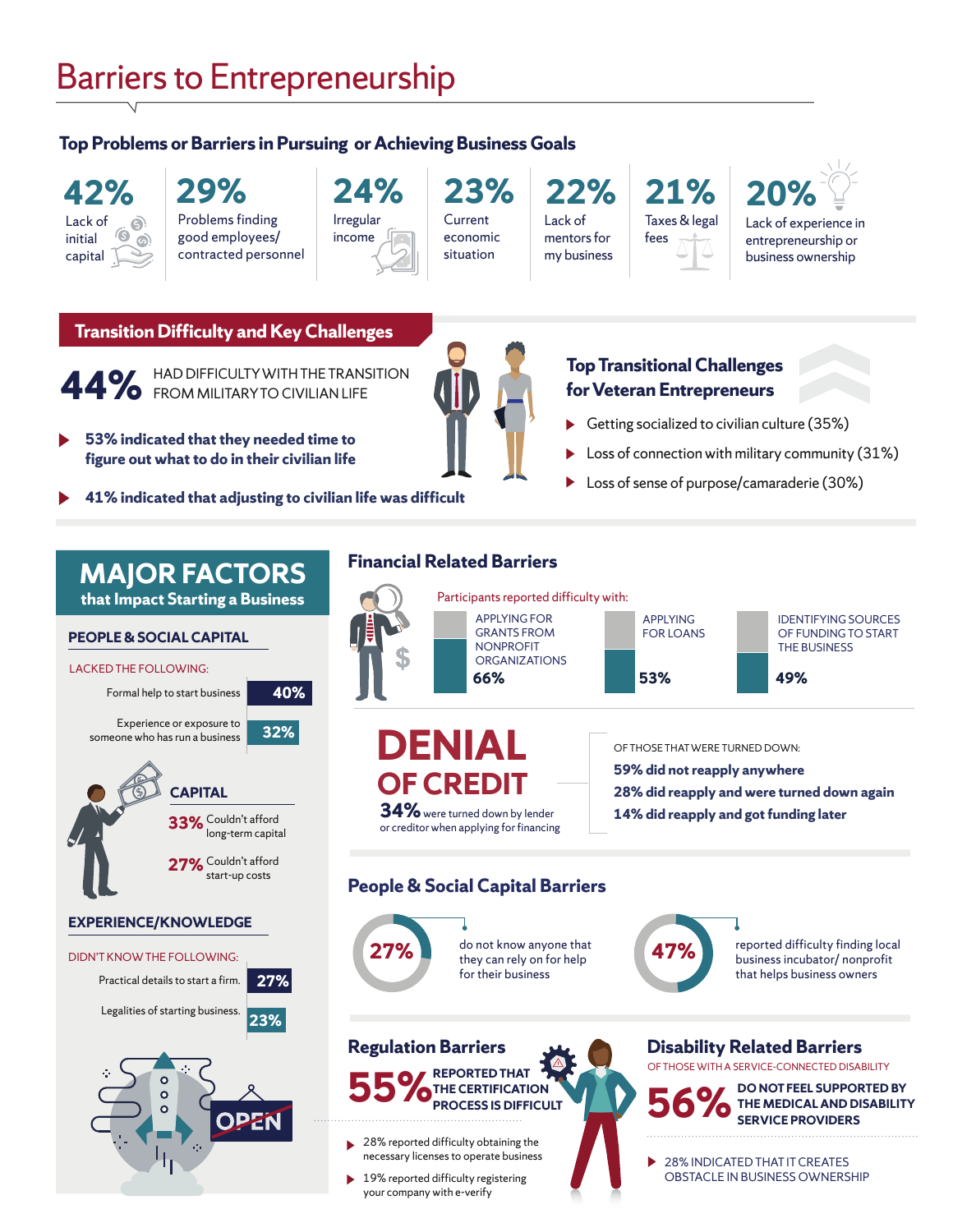## **Sources of Capital**



**72%** needed capital to start/grow their business

## did not need capital to start/ **28%**

grow their business

#### **TOP THREE SOURCES OF CAPITAL USED IN 2019 ARE:**

- $\Omega$  Personal/family savings of the owner (63%)
- Business credit card (38%)
- Personal credit cards (35%)





## **Credit Card**

43% of business debt is on credit cards 66% pay an interest rate that is higher than 10% 19% pay an interest rate between 20-29.99%

## **CAPITAL FOR DIFFERENT STAGES**

#### **STARTUP**

- **59% NEEDED LESS THAN \$25,000** to start or acquire their business
- **60% WERE ABLE TO SECURE THE INITIAL FUNDING** for starting or acquiring the business in 2019 while 25% were not able to secure any funding at all
- ▶ **36% DO NOT FEEL PREPARED**  for the traditional lending process

#### **GROWTH**

- **54% NEEDED MORE THAN \$25,000** to grow their business
- **41% WERE ABLE TO SECURE THE FUNDING** needed to grow the business in 2019 while 31% were not able to secure any funding at all
- **27% DO NOT FEEL PREPARED** for the traditional lending process

# Support and Resources for Entrepreneurship

## **Entrepreneurship Resource Needs in Local Communities**

#### **Financial Resources**

#### 44% did not know about resources for grants in their local area

52% did not know about Community Development Financial Institution (CDFI) in their local area

#### **Educational Resources**

36% did not know about local incubators and accelerators in their local area

76% know about college/university academic program in their local area

79% know about SBA resources (SBDC, WBDC, VBOC, etc.) in their local area

## **Networks and Membership**

79% know about networking and engaging with other military-affiliated business owners in their local area

80% know about Veteran Serving Organizations in their local area

#### OF THOSE THAT KNEW:

59% indicate the resource need improvement, 32% indicate this resource is sufficient, and 19% indicate this resource is outstanding

43% indicate the resource need improvement, 44% indicate this resource is sufficient, and 14% indicate this resource is outstanding

#### OF THOSE THAT KNEW:

34% indicate the resource need improvement, 41% indicate this resource is sufficient, and 25% indicate this resource is outstanding

16% indicate the resource need improvement, 47% indicate this resource is sufficient, and 37% indicate this resource is outstanding

24% indicate the resource need improvement, 45% indicate this resource is sufficient, and 31% indicate this resource is outstanding

#### **OF THOSE THAT KNEW:**

37% indicate the resource need improvement, 40% indicate this resource is sufficient, and 23% indicate this resource is outstanding

32% indicate the resource need improvement, 42% indicate this resource is sufficient, and 26% indicate this resource is outstanding **70%** of veteran entrepreneurs had

family to start their business

of veteran entrepreneurs indicated **45%** of veteran entrepreneurs indicately their local community was not easy

 of veteran entrepreneurs **20%** do not feel supported by